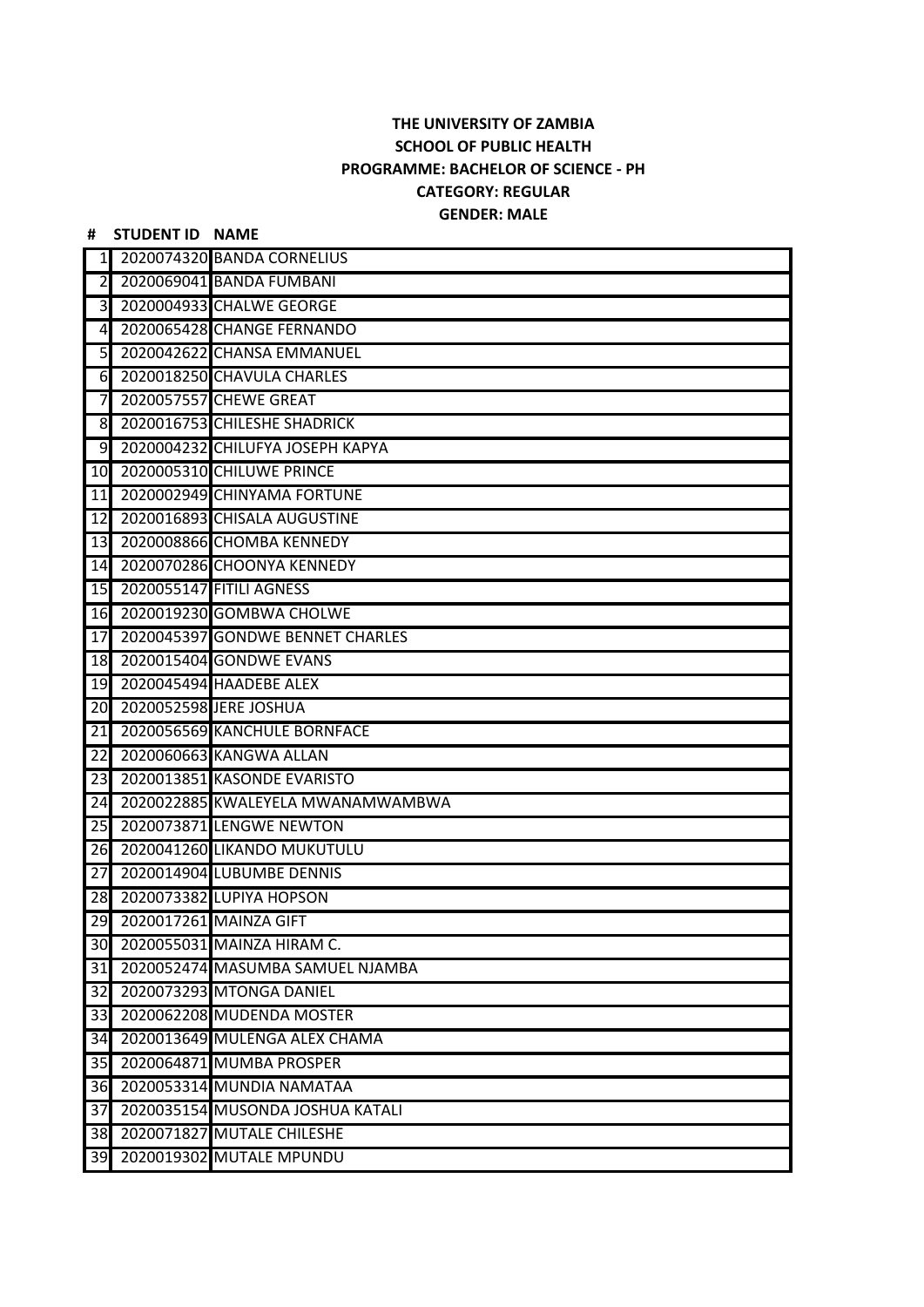| 40 |                       | 2020047390 MUTALE SUNDAY           |
|----|-----------------------|------------------------------------|
| 41 |                       | 2020006791 MVULA YAMIKANI          |
| 42 |                       | 2020776308 MWALE PAUL              |
| 43 |                       | 2020028247 MWAPE MWEWA             |
| 44 |                       | 2020014246 MWAPE RICHARD           |
| 45 |                       | 2020007908 MWEWA EMMANUEL          |
| 46 |                       | 2020020335 NKHOMA HARRISON         |
| 47 |                       | 2020016796 NYALAZI MORRIS CHAKWILA |
| 48 | 2020061554 PHIRI NOAH |                                    |
| 49 |                       | 2020005514 RICHARD NJOBVU          |
| 50 |                       | 2020013681 SAKALA COSMAS           |
| 51 |                       | 2020055414 SEKELETI VINCENT        |
| 52 |                       | 2020023059 SHAMABUYU SAILAS        |
| 53 |                       | 2020025060 SHANKWINI RAPHAEL       |
| 54 |                       | 2020018063 SIMPOKOLWE PATRICK      |
| 55 |                       | 2020050340 SIMUKWAI HOSEA          |
| 56 |                       | 2020010771 SIWAKWI IGNITIOUS       |
| 57 |                       | 2020054264 SONDASHI CHIPO          |
| 58 |                       | 2020056089 ZEMBA JONATHAN          |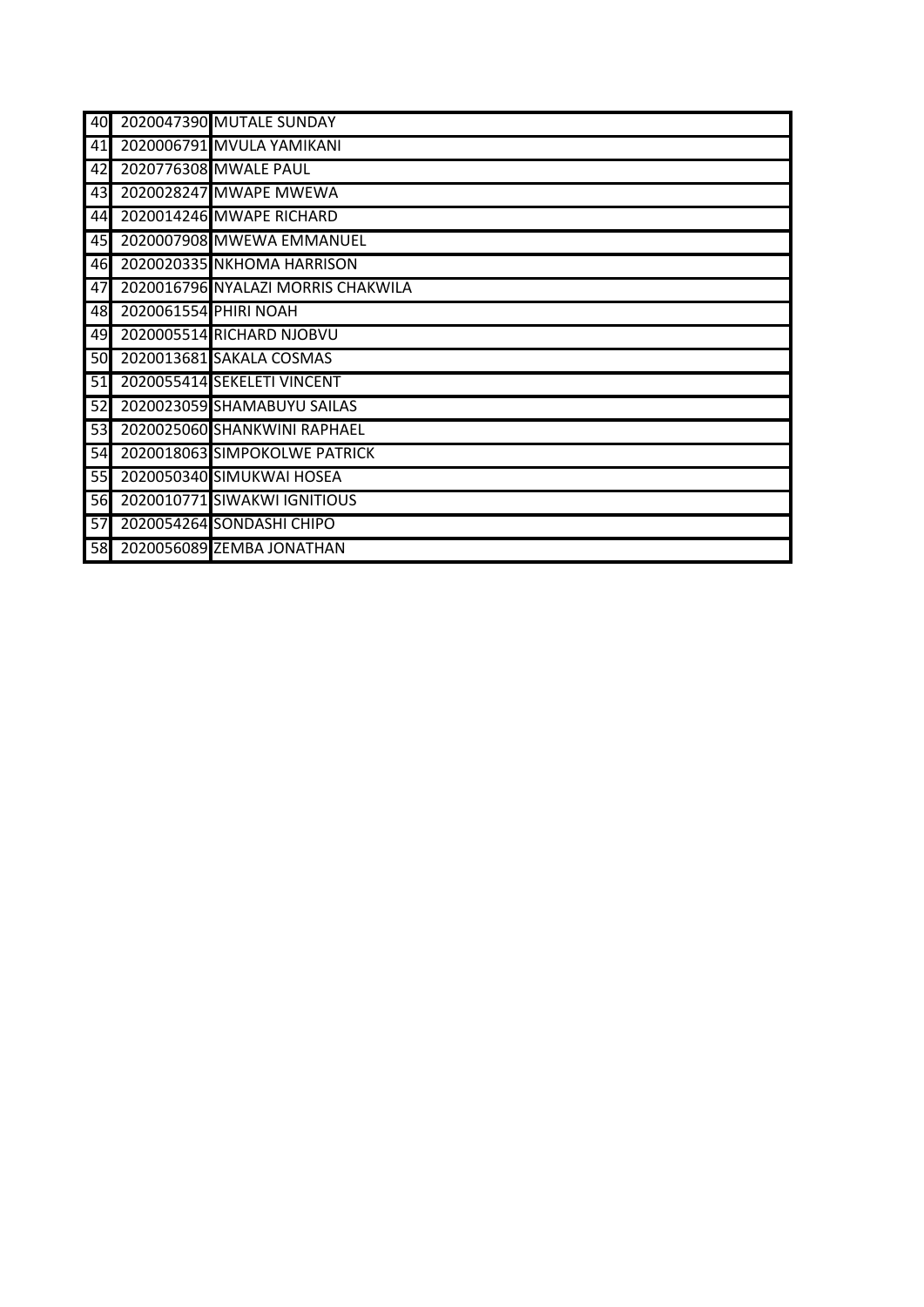## **NRC**

| 136973/14/1 |
|-------------|
| 450452/51/1 |
| 345459/32/1 |
| 652398/10/1 |
| 224876/91/1 |
| 615232/10/1 |
| 279570/63/1 |
| 312011/32/1 |
| 291293/71/1 |
| 342382/73/1 |
| 283266/71/1 |
| 335127/32/1 |
| 292564/71/1 |
| 250330/18/1 |
| 557634/61/1 |
| 290467/15/1 |
| 204610/42/1 |
| 722980/52/1 |
| 617968/10/1 |
| 702353/52/1 |
| 523671/61/1 |
| 590599/10/1 |
| 454979/51/1 |
| 264721/81/1 |
| 227478/35/1 |
| 260168/44/1 |
| 311235/32/1 |
| 620861/10/1 |
| 437091/16/1 |
| 154831/78/1 |
| 114769/27/1 |
| 692990/52/1 |
| 286079/71/1 |
| 311867/43/1 |
| 349147/32/1 |
| 266756/84/1 |
| 621077/10/1 |
| 372693/64/1 |
| 348021/32/1 |
|             |